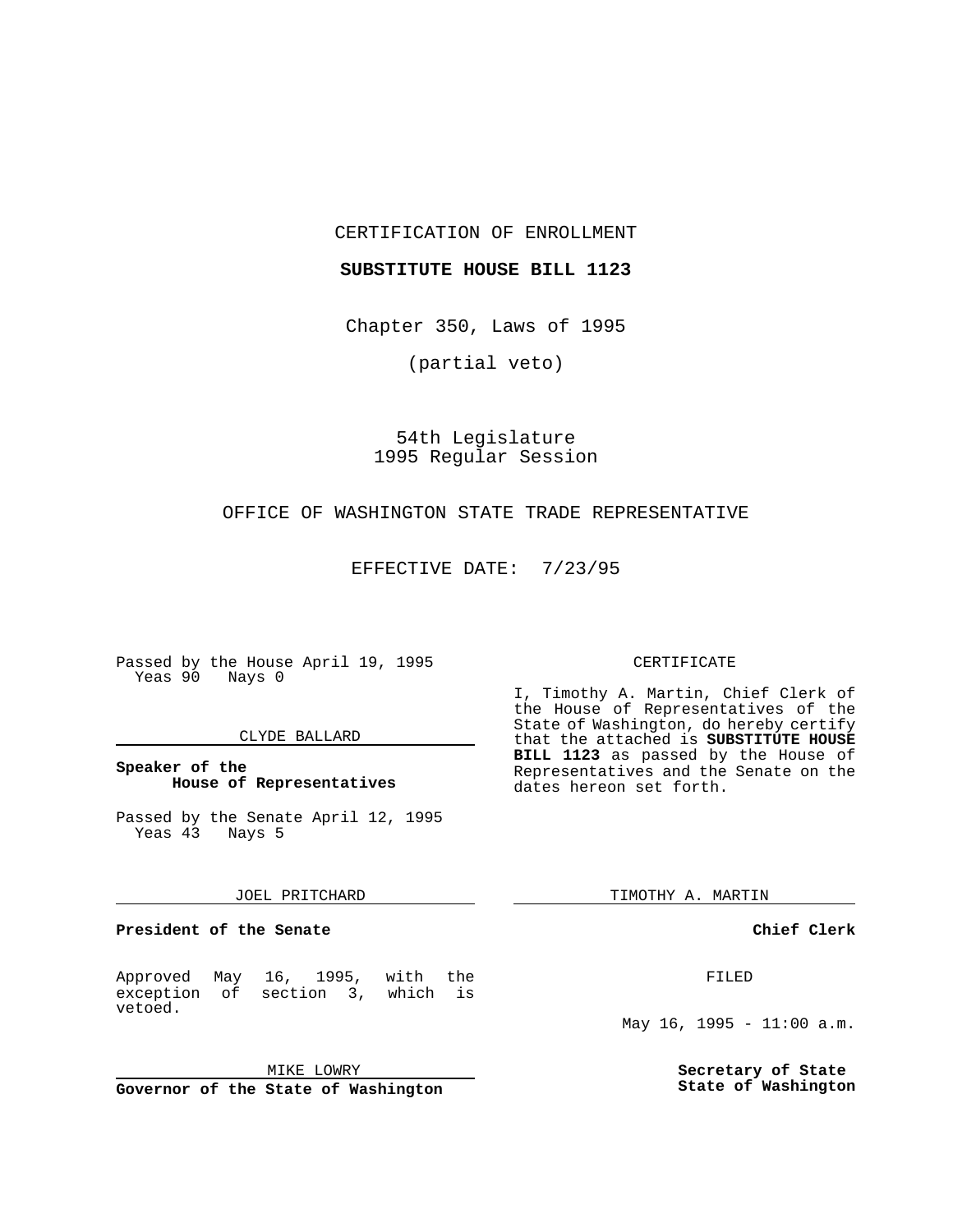# **SUBSTITUTE HOUSE BILL 1123** \_\_\_\_\_\_\_\_\_\_\_\_\_\_\_\_\_\_\_\_\_\_\_\_\_\_\_\_\_\_\_\_\_\_\_\_\_\_\_\_\_\_\_\_\_\_\_

\_\_\_\_\_\_\_\_\_\_\_\_\_\_\_\_\_\_\_\_\_\_\_\_\_\_\_\_\_\_\_\_\_\_\_\_\_\_\_\_\_\_\_\_\_\_\_

# AS AMENDED BY THE SENATE

Passed Legislature - 1995 Regular Session

#### **State of Washington 54th Legislature 1995 Regular Session**

**By** House Committee on Trade & Economic Development (originally sponsored by Representatives Sheldon, Van Luven, Horn, Campbell, Foreman, Mason, Hatfield, Ballasiotes, Kremen, Conway, K. Schmidt, D. Schmidt, Grant, Sheahan, Chopp, Schoesler, Morris, Koster, Thibaudeau, Talcott, Valle, Wolfe, L. Thomas, Casada, Boldt, Sherstad, Huff and Mitchell)

Read first time 02/02/95.

1 AN ACT Relating to international trade; adding a new chapter to 2 Title 43 RCW; and creating a new section.

3 BE IT ENACTED BY THE LEGISLATURE OF THE STATE OF WASHINGTON:

4 NEW SECTION. **Sec. 1.** (1) The legislature finds that:

5 (a) The expansion of international trade is vital to the overall 6 growth of Washington's economy;

7 (b) On a per capita basis, Washington state is the most 8 international trade dependent state in the nation;

 (c) The north american free trade agreement (NAFTA) and the general agreement on tariffs and trade (GATT) highlight the increased importance of international trade opportunities to the United States 12 and the state of Washington;

13 (d) The passage of NAFTA and GATT will have a major impact on the 14 state's agriculture, aerospace, computer software, and textiles and 15 apparel sectors;

 (e) There is a need to strengthen and coordinate the state's activities in promoting and developing its agricultural, manufacturing, and service industries overseas, especially for small and medium-sized businesses, and minority and women-owned business enterprises; and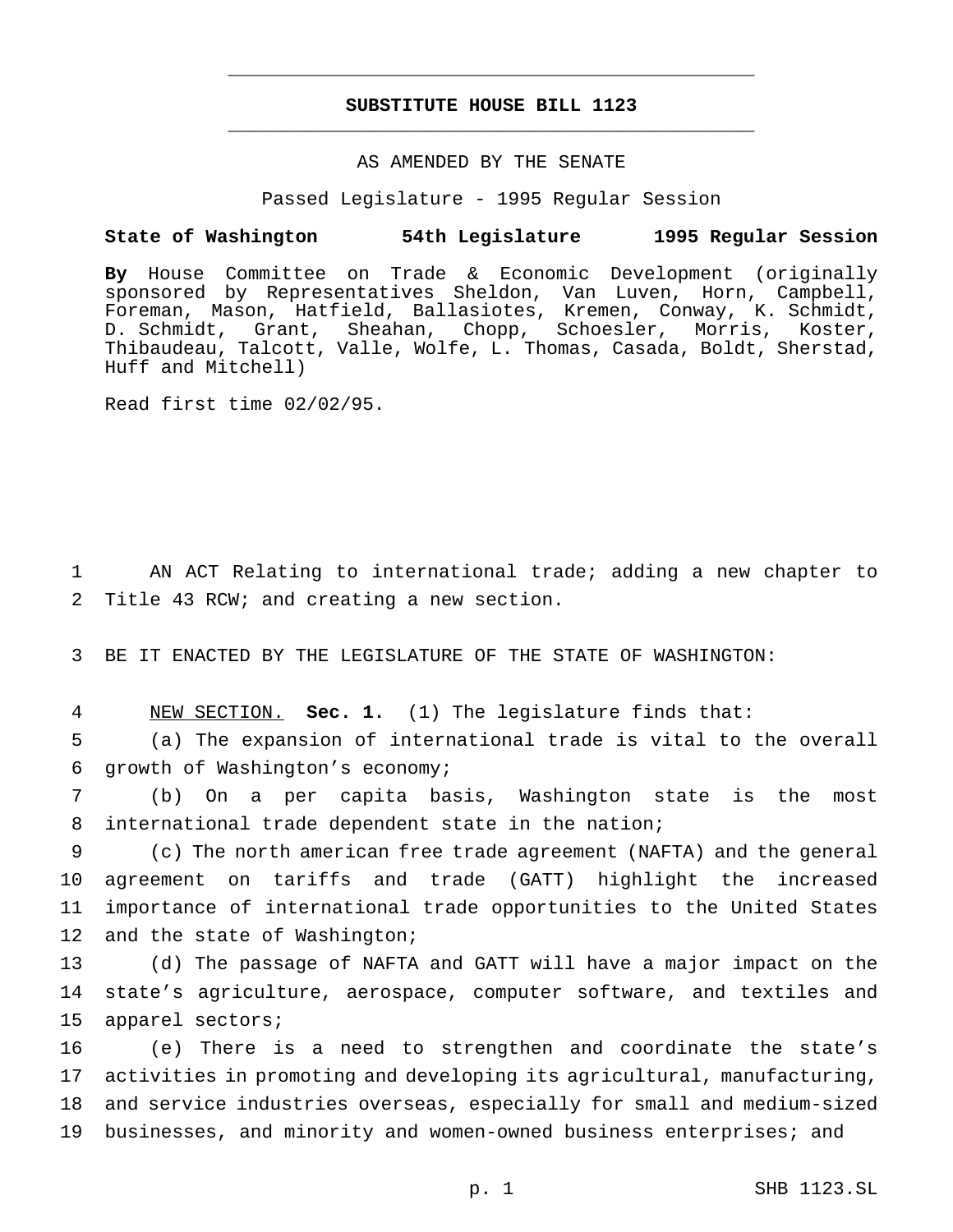(f) The importance of having a coherent vision for advancing Washington state's interest in the global economy has rarely been so consequential as it is now.

 (2) The legislature declares that the purpose of the office of the Washington state trade representative is to strengthen and expand the state's activities in marketing its goods and services overseas.

 NEW SECTION. **Sec. 2.** The office of the Washington state trade representative is created under the office of the governor. The office shall serve as the state's official liaison with foreign governments on trade matters.

 The office of the Washington state trade representative may accept or request grants or gifts from citizens and other private sources to be used to defray the costs of appropriate hosting of foreign dignitaries, including appropriate gift-giving and reciprocal gift- giving, or other activities of the office. The office shall open and maintain a bank account into which it shall deposit all money received under this section. Such money and the interest accruing thereon shall not constitute public funds, shall be kept segregated and apart from funds of the state, and shall not be subject to appropriation or allotment by the state or subject to chapter 43.88 RCW.

21 \*NEW SECTION. Sec. 3. (1) The executive and administrative head 22 of the office of the Washington state trade representative shall be the governor's special trade representative. The governor's special trade representative shall be appointed by the governor with consent of the 25 senate, and shall serve at the pleasure of the governor. The governor's special trade representative shall be paid <sup>a</sup> salary to be fixed by the governor in accordance with RCW 43.03.040.

 (2) The governor's special trade representative shall supervise and administer the activities of the office of the Washington state trade representative and shall advise the governor and legislature with 31 respect to trade matters affecting the state.

 (3) The governor's special trade representative may establish <sup>a</sup> trade advisory council to:

 (a) Advise the governor and legislature on mechanisms for enhancing 35 the state export promotion and assistance efforts;

 (b) Evaluate proposals for enhancement, coordination, and structure of the state's activities in international trade, including but not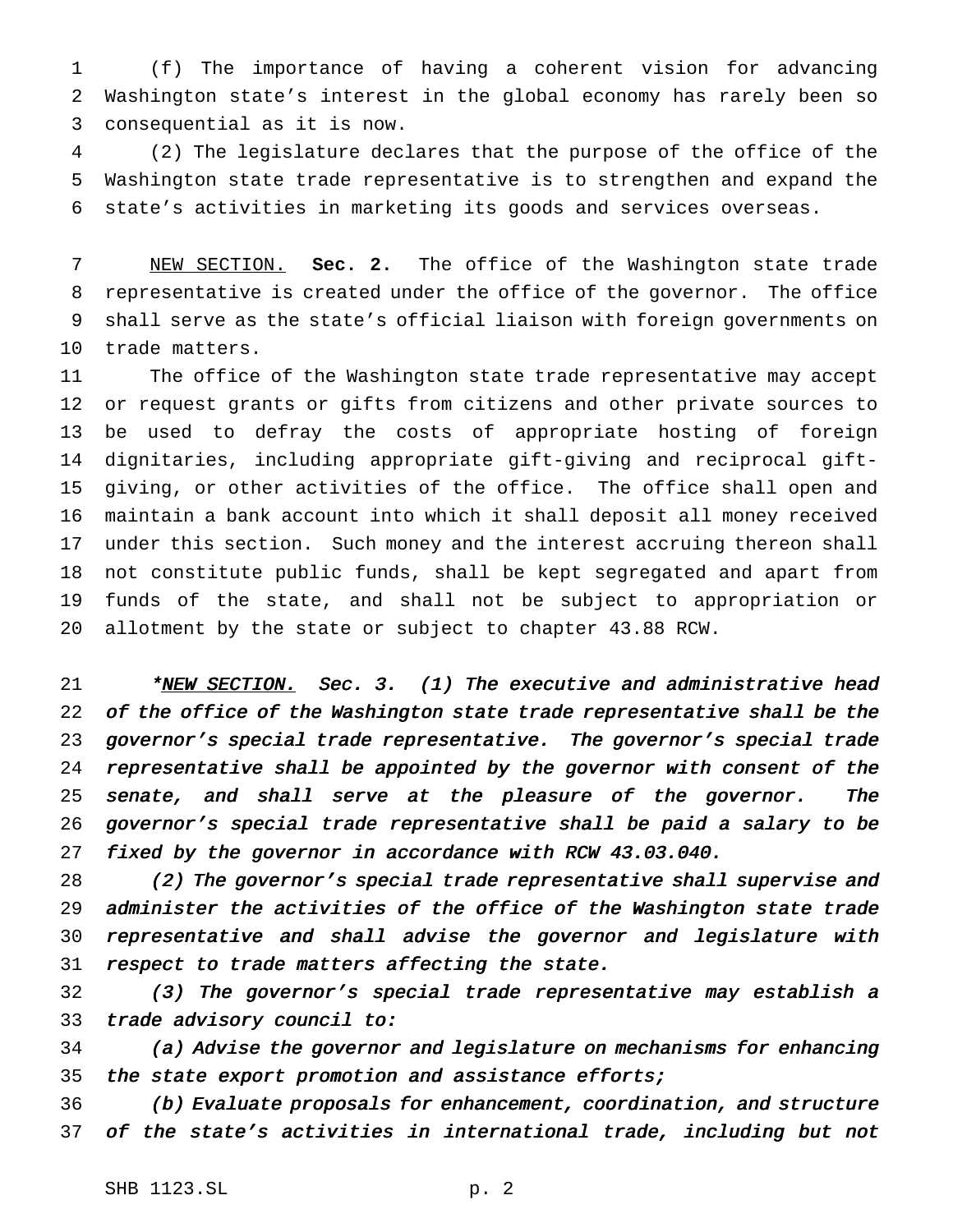limited to proposals on new or expanded overseas trade offices, sister- state relations, and new trade priorities for the state, and make recommendations to the legislature and the governor on the merits of such proposals; and

 (c) Provide the special trade representative with such advice and assistance as may be necessary to carry out the purposes of the office of the Washington state trade representative.

 (4) The governor's special trade representative may hire such personnel as may be necessary for the general administration of the 10 office. To the extent permitted by law, state agencies may temporarily 11 assign staff to the office of the Washington state trade representative to assist in carrying out the office's duties and responsibilities 13 under this chapter.

 (5) The governor's special trade representative is authorized to: (a) Consult with the department of agriculture and the various agricultural commissions, created in Title <sup>15</sup> RCW, on the promotion of 17 Washington agricultural commodities overseas; and

 (b) Consult with the department of community, trade, and economic 19 development on the promotion of Washington goods and services overseas. **\*Sec. 3 was vetoed. See message at end of chapter.**

 NEW SECTION. **Sec. 4.** Sections 2 and 3 of this act shall constitute a new chapter in Title 43 RCW.

> Passed the House April 19, 1995. Passed the Senate April 12, 1995. Approved by the Governor May 16, 1995, with the exception of certain items which were vetoed. Filed in Office of Secretary of State May 16, 1995.

Note: Governor's explanation of partial veto is as follows:

 "I am returning herewith, without my approval as to section 3, Substitute House Bill No. 1123 entitled:

"AN ACT Relating to international trade;"

 I strongly support the efforts reflected in Substitute House Bill No. 1123 to enhance the position of Washington State in international trade. Our economy depends more on international trade than does any other state in the Union. Our economic future will be made in international markets, the source of many of the high wage jobs we now enjoy and will see more of in our future.

 Last year, I established the position of state trade representative as a way of increasing the visibility of international trade in the state and the visibility of the state in international markets. I have been impressed with efforts so far and continue to believe that the position of state trade representative is a valuable and important component to increasing the visibility and focus of the state's trade